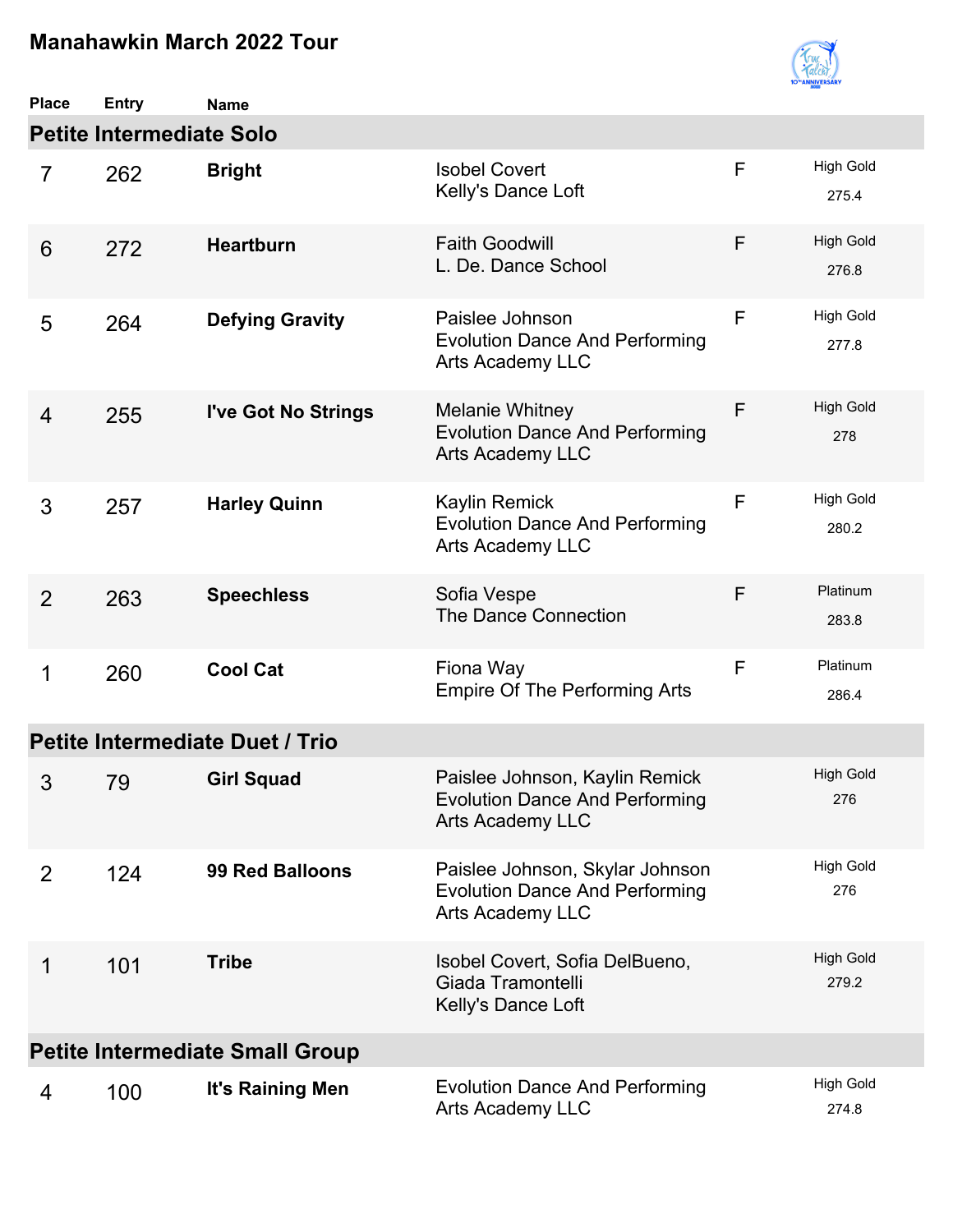

| <b>Place</b>    | <b>Entry</b>                    | <b>Name</b>              |                                                                                    |              |                           |
|-----------------|---------------------------------|--------------------------|------------------------------------------------------------------------------------|--------------|---------------------------|
| 3               | 130                             | <b>School's Out</b>      | <b>Evolution Dance And Performing</b><br><b>Arts Academy LLC</b>                   |              | <b>High Gold</b><br>276   |
| $\overline{2}$  | 109                             | <b>Turn To Stone</b>     | <b>Evolution Dance And Performing</b><br><b>Arts Academy LLC</b>                   |              | <b>High Gold</b><br>277.8 |
| 1               | 104                             | <b>Call Me Beep Me</b>   | <b>Empire Of The Performing Arts</b>                                               |              | Platinum<br>287.4         |
|                 | <b>Junior Intermediate Solo</b> |                          |                                                                                    |              |                           |
| 10              | 91                              | <b>Rockin Robin</b>      | Samantha Cunha<br><b>Evolution Dance And Performing</b><br><b>Arts Academy LLC</b> | $\mathsf{F}$ | <b>High Gold</b><br>277.4 |
| 9               | 108                             | <b>Gas Me Up</b>         | Lianna Dresser<br><b>Evolution Dance And Performing</b><br>Arts Academy LLC        | F            | <b>High Gold</b><br>281.6 |
| 8               | 107                             | <b>Fire Force</b>        | <b>Samuel Marks</b><br>L. De. Dance School                                         | M            | <b>High Gold</b><br>282.6 |
| $\overline{7}$  | 110                             | <b>Remember</b>          | Gianna Stabile<br>Kelly's Dance Loft                                               | F            | Platinum<br>283.6         |
| $6\phantom{1}6$ | 92                              | <b>Castle on a Cloud</b> | Sofia DelBueno<br>Kelly's Dance Loft                                               | F            | Platinum<br>284.2         |
| 5               | 94                              | My New Philosphy         | Giuliana Costagliola<br>Old Bridge School Of Dance                                 | F            | Platinum<br>284.4         |
| 4               | 106                             | <b>Eye Of The Tiger</b>  | Natalie Denota<br>Old Bridge School Of Dance                                       | F            | Platinum<br>284.4         |
| 3               | 93                              | <b>Evil Like Me</b>      | Angelina Inoa<br><b>Empire Of The Performing Arts</b>                              | F            | Platinum<br>284.8         |
| $\overline{2}$  | 80                              | <b>Boots</b>             | Hailee Cotugno<br>Old Bridge School Of Dance                                       | F            | Platinum<br>286           |
| 1               | 81                              | Yes I Can                | Olivia Del Mundo<br>Avenue To Broadway                                             | F            | Platinum<br>286.2         |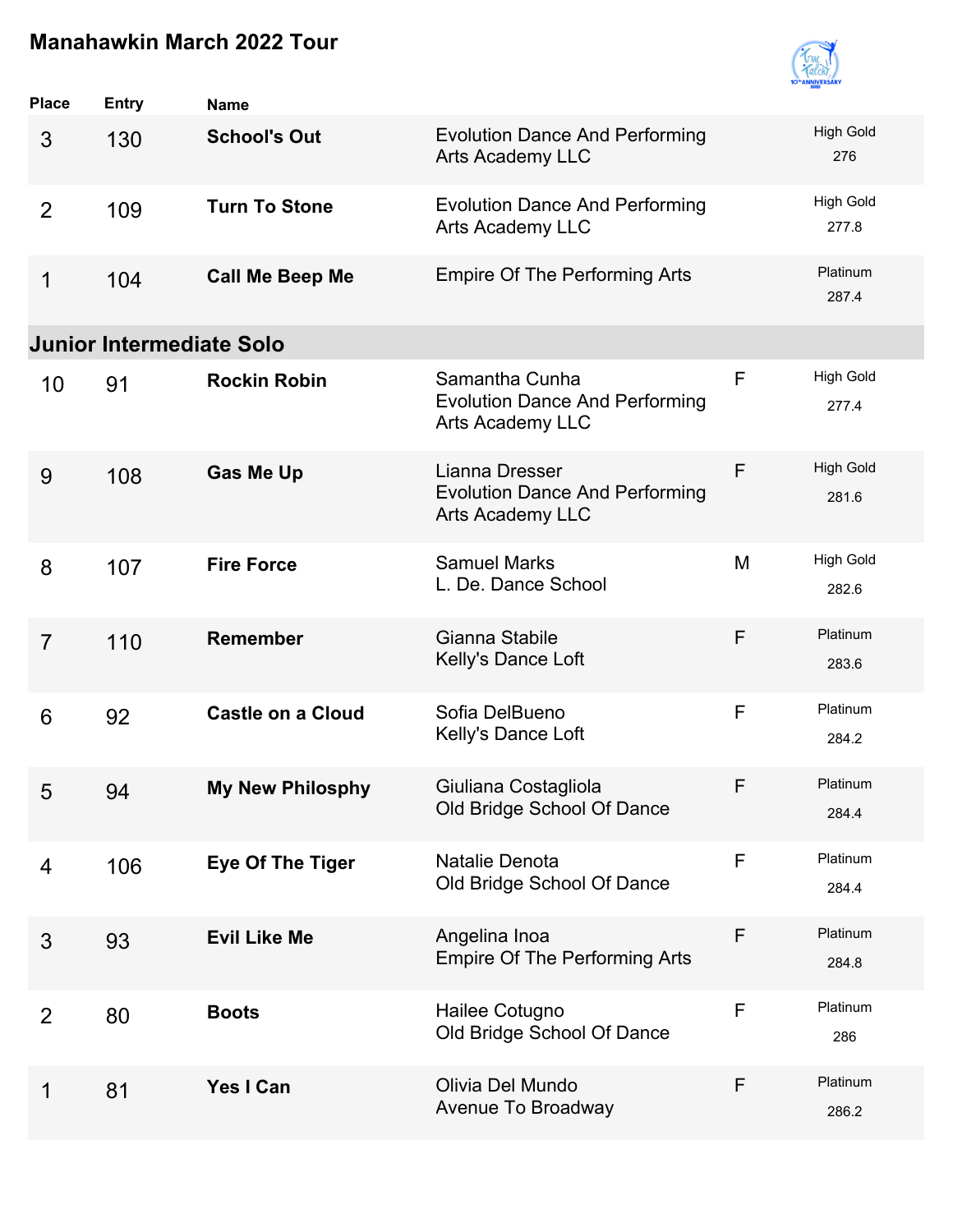

| <b>Place</b>   | <b>Entry</b> | <b>Name</b>                            |                                                                                                                     |   |                           |
|----------------|--------------|----------------------------------------|---------------------------------------------------------------------------------------------------------------------|---|---------------------------|
|                |              | Junior Intermediate Solo Vocal         |                                                                                                                     |   |                           |
| 1              | 102          | <b>Fingers Crossed</b>                 | <b>Brooke Criss</b><br><b>Idol Time Vocal Academy</b>                                                               | F | <b>High Gold</b><br>280.4 |
|                |              | Junior Intermediate Duet / Trio        |                                                                                                                     |   |                           |
| 9              | 96           | <b>Jailhouse Rock</b>                  | Katee Cordasco, Emily Demott,<br>Lianna Dresser<br><b>Evolution Dance And Performing</b><br><b>Arts Academy LLC</b> |   | <b>High Gold</b><br>275.2 |
| 8              | 115          | <b>Travel Song</b>                     | Katee Cordasco, Melanie Whitney<br><b>Evolution Dance And Performing</b><br><b>Arts Academy LLC</b>                 |   | <b>High Gold</b><br>275.8 |
| $\overline{7}$ | 97           | <b>Send Me The Moon</b>                | Abigail Purfield, Ashlie Shendock<br>Dance Incorporated                                                             |   | <b>High Gold</b><br>277.6 |
| 6              | 98           | <b>Drive Me Crazy</b>                  | Lyla Baez, Saanvi Kunta, Amelia<br>Poli<br><b>Infinity Dance Studio</b>                                             |   | <b>High Gold</b><br>279.2 |
| 5              | 114          | <b>Little Women Beth and</b><br>Jo     | Sofia DelBueno, Lily Zertuche<br>Kelly's Dance Loft                                                                 |   | <b>High Gold</b><br>280.2 |
| $\overline{4}$ | 83           | <b>Blow</b>                            | Gianna Stabile, Lily Zertuche<br>Kelly's Dance Loft                                                                 |   | Platinum<br>283.8         |
| 3              | 103          | In My Heart                            | Giuliana Costagliola, Hailee<br>Cotugno, Chloe Tucker<br>Old Bridge School Of Dance                                 |   | Platinum<br>284.2         |
| $\overline{2}$ | 113          | <b>Dance Like Your</b><br><b>Daddy</b> | Keira Davidson, Molly Mckeever<br>Avenue To Broadway                                                                |   | Platinum<br>285           |
| 1              | 99           | 9 To 5                                 | Mariella Agurto, Angelina Inoa<br><b>Empire Of The Performing Arts</b>                                              |   | Platinum<br>285.6         |
|                |              | Junior Intermediate Duet / Trio Vocal  |                                                                                                                     |   |                           |
| 1              | 117          | <b>Ghost Town</b>                      | Brooke Criss, Jordan Sisk<br><b>Idol Time Vocal Academy</b>                                                         |   | <b>High Gold</b><br>275.4 |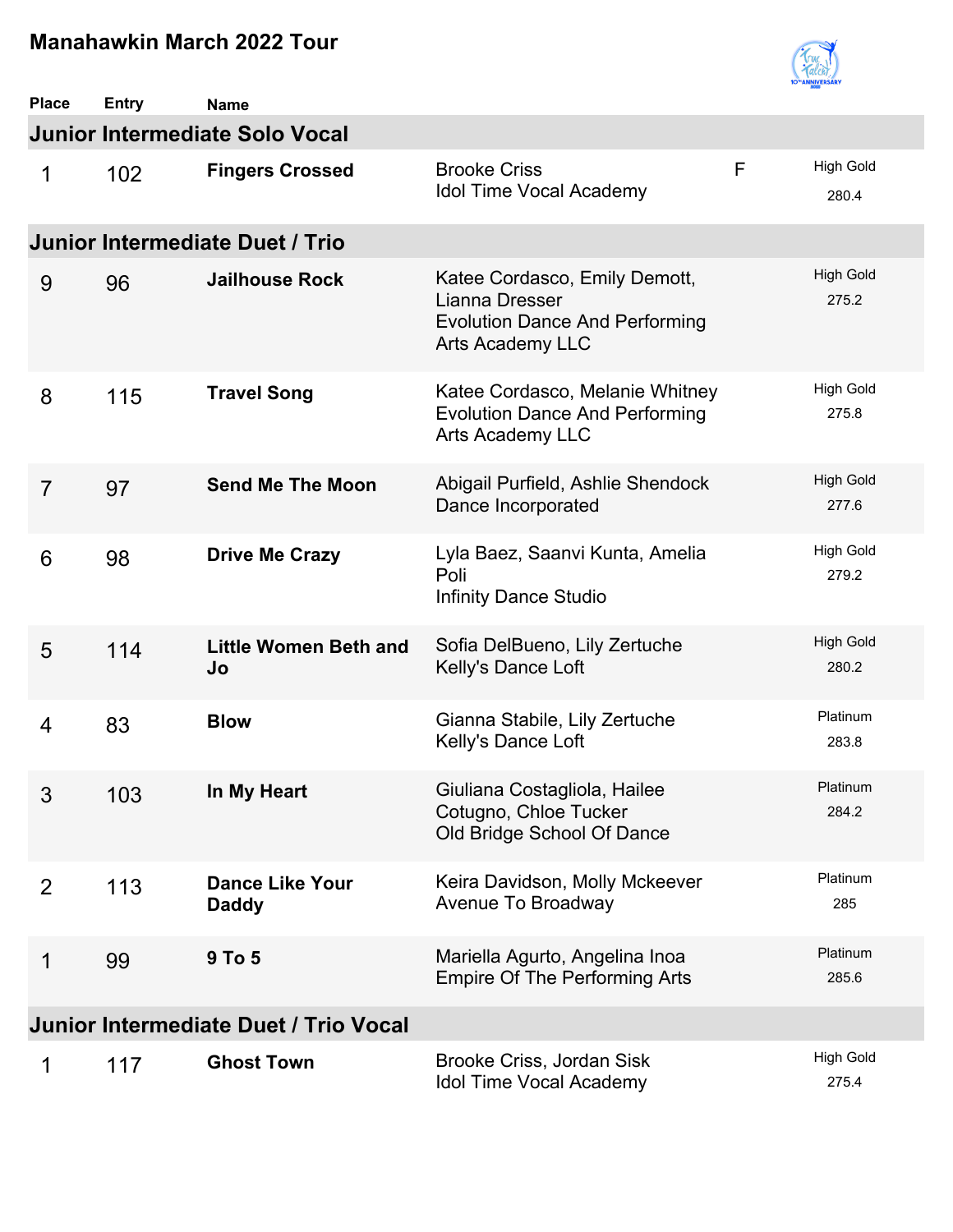

| <b>Place</b>    | <b>Entry</b> | <b>Name</b>                             |                              |                           |
|-----------------|--------------|-----------------------------------------|------------------------------|---------------------------|
|                 |              | <b>Junior Intermediate Small Group</b>  |                              |                           |
| 10              | 131          | <b>Neverland</b>                        | L. De. Dance School          | <b>High Gold</b><br>276.8 |
| 9               | 105          | <b>A Thousand Years</b>                 | <b>Infinity Dance Studio</b> | High Gold<br>279          |
| 8               | 125          | Do It Like This                         | Dance Incorporated           | <b>High Gold</b><br>279.6 |
| $\overline{7}$  | 126          | <b>We're In The Money</b>               | Old Bridge School Of Dance   | High Gold<br>279.8        |
| $6\phantom{1}6$ | 85           | <b>Go The Distance</b>                  | Old Bridge School Of Dance   | <b>High Gold</b><br>280.6 |
| 5               | 120          | <b>Back To School</b>                   | Old Bridge School Of Dance   | <b>High Gold</b><br>282.4 |
| 4               | 119          | <b>Teach Me How To</b><br><b>Shimmy</b> | Avenue To Broadway           | Platinum<br>283.4         |
| 3               | 116          | <b>Little Shop</b>                      | Old Bridge School Of Dance   | Platinum<br>284           |
| $\overline{2}$  | 118          | <b>Nails Hair Hips Heels</b>            | Kelly's Dance Loft           | Platinum<br>284.8         |
| 1               | 90           | <b>Dance Forever</b>                    | Old Bridge School Of Dance   | Platinum<br>287.2         |
|                 |              | <b>Junior Intermediate Large Group</b>  |                              |                           |
| 3               | 157          | <b>Stupid Love</b>                      | <b>Infinity Dance Studio</b> | <b>High Gold</b><br>280.8 |
| $\overline{2}$  | 139          | <b>Stand</b>                            | L. De. Dance School          | <b>High Gold</b><br>282.2 |
| 1               | 136          | <b>Dirty Paws</b>                       | <b>Infinity Dance Studio</b> | <b>High Gold</b><br>282.4 |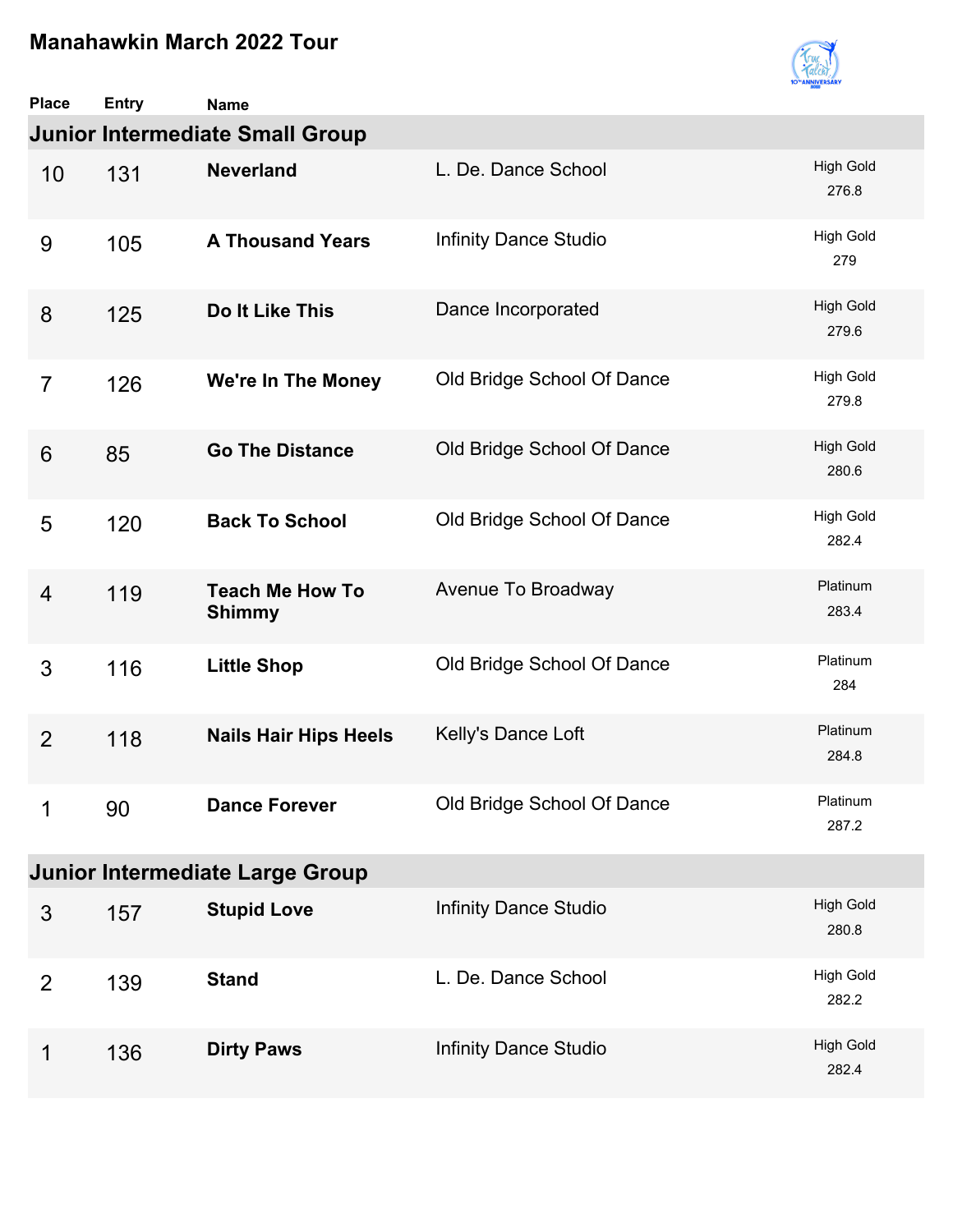

| <b>Place</b>   | <b>Entry</b>                  | <b>Name</b>                          |                                                                                                    |   |                           |
|----------------|-------------------------------|--------------------------------------|----------------------------------------------------------------------------------------------------|---|---------------------------|
|                | <b>Teen Intermediate Solo</b> |                                      |                                                                                                    |   |                           |
| 10             | 149                           | <b>Don't Call Me Angel</b>           | Kylie Simms<br><b>Infinity Dance Studio</b>                                                        | F | <b>High Gold</b><br>276.8 |
| 9              | 142                           | <b>Take A Hint</b>                   | <b>Alycia Smith</b><br>Dance Incorporated                                                          | F | <b>High Gold</b><br>277.6 |
| 8              | 146                           | <b>Hideaway</b>                      | <b>Abigail Purfield</b><br>Dance Incorporated                                                      | F | <b>High Gold</b><br>277.8 |
| $\overline{7}$ | 135                           | <b>God Is A Dancer</b>               | <b>Gabby Slowik</b><br>Old Bridge School Of Dance                                                  | F | <b>High Gold</b><br>278.4 |
| 6              | 143                           | <b>Cruela De'vil</b>                 | <b>Bridget Harford</b><br>Old Bridge School Of Dance                                               | F | <b>High Gold</b><br>280.8 |
| 5              | 144                           | <b>Stronger</b>                      | <b>Hayley Butchyk</b><br>Old Bridge School Of Dance                                                | F | <b>High Gold</b><br>281.2 |
| $\overline{4}$ | 161                           | <b>Girl On Fire</b>                  | <b>Destiny Driver</b><br>Infinity Dance Studio                                                     | F | <b>High Gold</b><br>281.6 |
| 3              | 145                           | <b>Ocean Eyes</b>                    | <b>Brielle Tavares</b><br><b>Infinity Dance Studio</b>                                             | F | Platinum<br>283.2         |
| $\overline{2}$ | 141                           | <b>Wings</b>                         | <b>Isabella Martinez</b><br>Old Bridge School Of Dance                                             | F | Platinum<br>283.4         |
| 1              | 148                           | <b>Evil Like Me</b>                  | Lily Zertuche<br>Kelly's Dance Loft                                                                | F | Platinum<br>283.8         |
|                |                               | <b>Teen Intermediate Solo Vocal</b>  |                                                                                                    |   |                           |
| 1              | 140                           | <b>King</b>                          | <b>Avary Caccamise</b><br><b>Idol Time Vocal Academy</b>                                           | F | <b>High Gold</b><br>277.4 |
|                |                               | <b>Teen Intermediate Duet / Trio</b> |                                                                                                    |   |                           |
| 2              | 151                           | <b>Jukebox Hero</b>                  | Katee Cordasco, Lianna Dresser<br><b>Evolution Dance And Performing</b><br><b>Arts Academy LLC</b> |   | <b>High Gold</b><br>272.6 |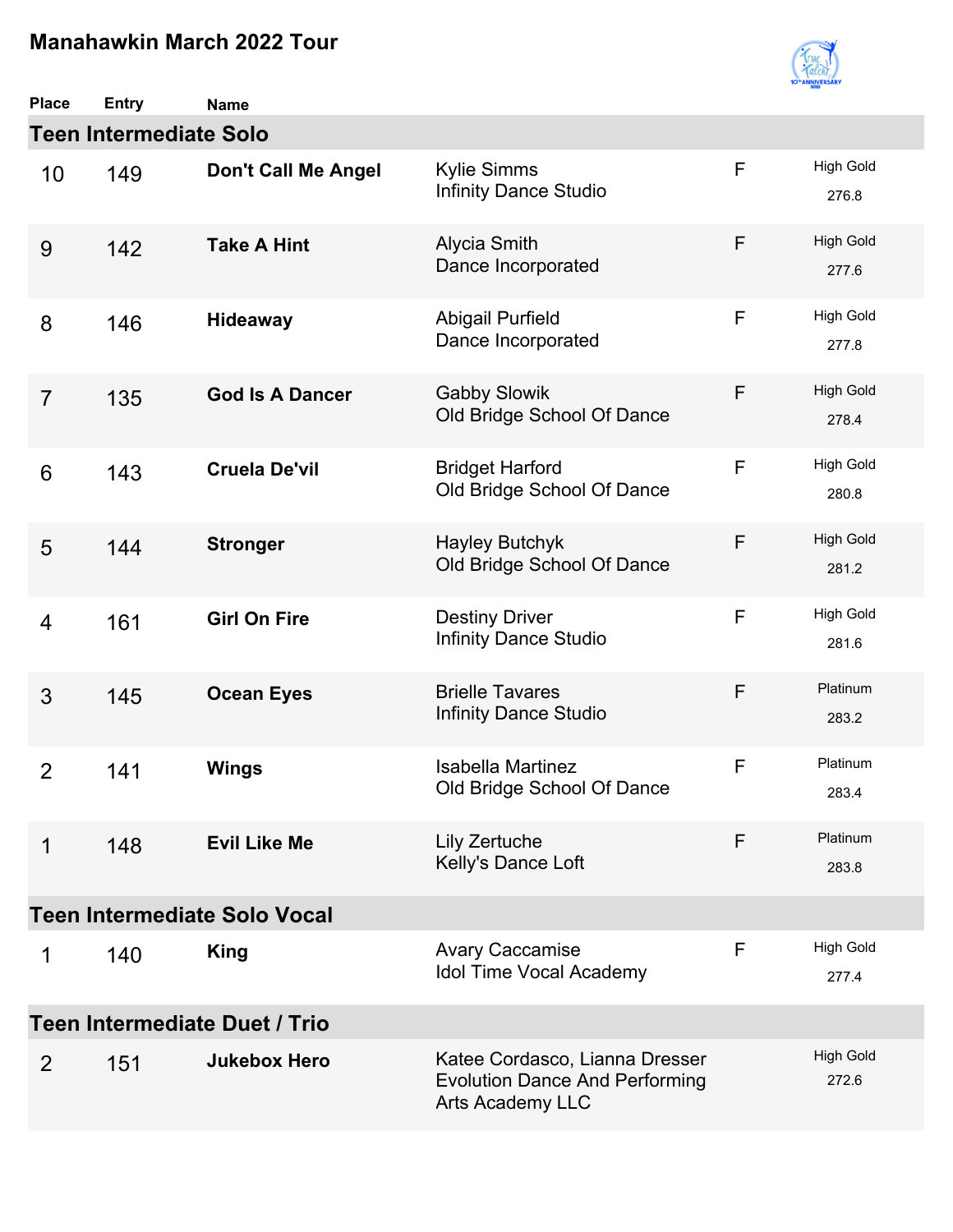

| <b>Place</b>   | <b>Entry</b>                    | <b>Name</b>                              |                                                                    |   |                           |
|----------------|---------------------------------|------------------------------------------|--------------------------------------------------------------------|---|---------------------------|
| 1              | 158                             | <b>Us Against The Music</b>              | <b>Bridget Harford, Gabby Slowik</b><br>Old Bridge School Of Dance |   | <b>High Gold</b><br>279.8 |
|                |                                 | Teen Intermediate Duet / Trio Vocal      |                                                                    |   |                           |
| 1              | 159                             | <b>What is This Feeling</b>              | Avary Caccamise, Brooke Criss<br><b>Idol Time Vocal Academy</b>    |   | <b>High Gold</b><br>275   |
|                |                                 | <b>Teen Intermediate Small Group</b>     |                                                                    |   |                           |
| $\overline{7}$ | 156                             | Perm                                     | L. De. Dance School                                                |   | <b>High Gold</b><br>275.6 |
| 6              | 137                             | <b>Mama Mia</b>                          | Old Bridge School Of Dance                                         |   | <b>High Gold</b><br>278.8 |
| 5              | 155                             | Wannabe                                  | <b>Infinity Dance Studio</b>                                       |   | <b>High Gold</b><br>279.4 |
| 4              | 138                             | <b>Anything Goes</b>                     | Old Bridge School Of Dance                                         |   | <b>High Gold</b><br>279.6 |
| 3              | 150                             | <b>Found</b>                             | Old Bridge School Of Dance                                         |   | <b>High Gold</b><br>281.2 |
| $\overline{2}$ | 153                             | <b>Applause</b>                          | <b>Infinity Dance Studio</b>                                       |   | Platinum<br>283           |
| 1              | 154                             | Go Gaga                                  | Old Bridge School Of Dance                                         |   | Platinum<br>287           |
|                | <b>Senior Intermediate Solo</b> |                                          |                                                                    |   |                           |
| 1              | 42                              | <b>This Is Gospel</b>                    | <b>Julianna Tavares</b><br><b>Infinity Dance Studio</b>            | F | Platinum<br>285.8         |
|                | <b>Junior Advanced Solo</b>     |                                          |                                                                    |   |                           |
| 10             | 284                             | <b>Million To One</b>                    | Sadie Devuyst<br>The Dance Connection                              | F | <b>High Gold</b><br>282   |
| 9              | 335                             | <b>Waving Through A</b><br><b>Window</b> | Rosalie Martin<br>The Dance Connection                             | F | <b>High Gold</b><br>282.4 |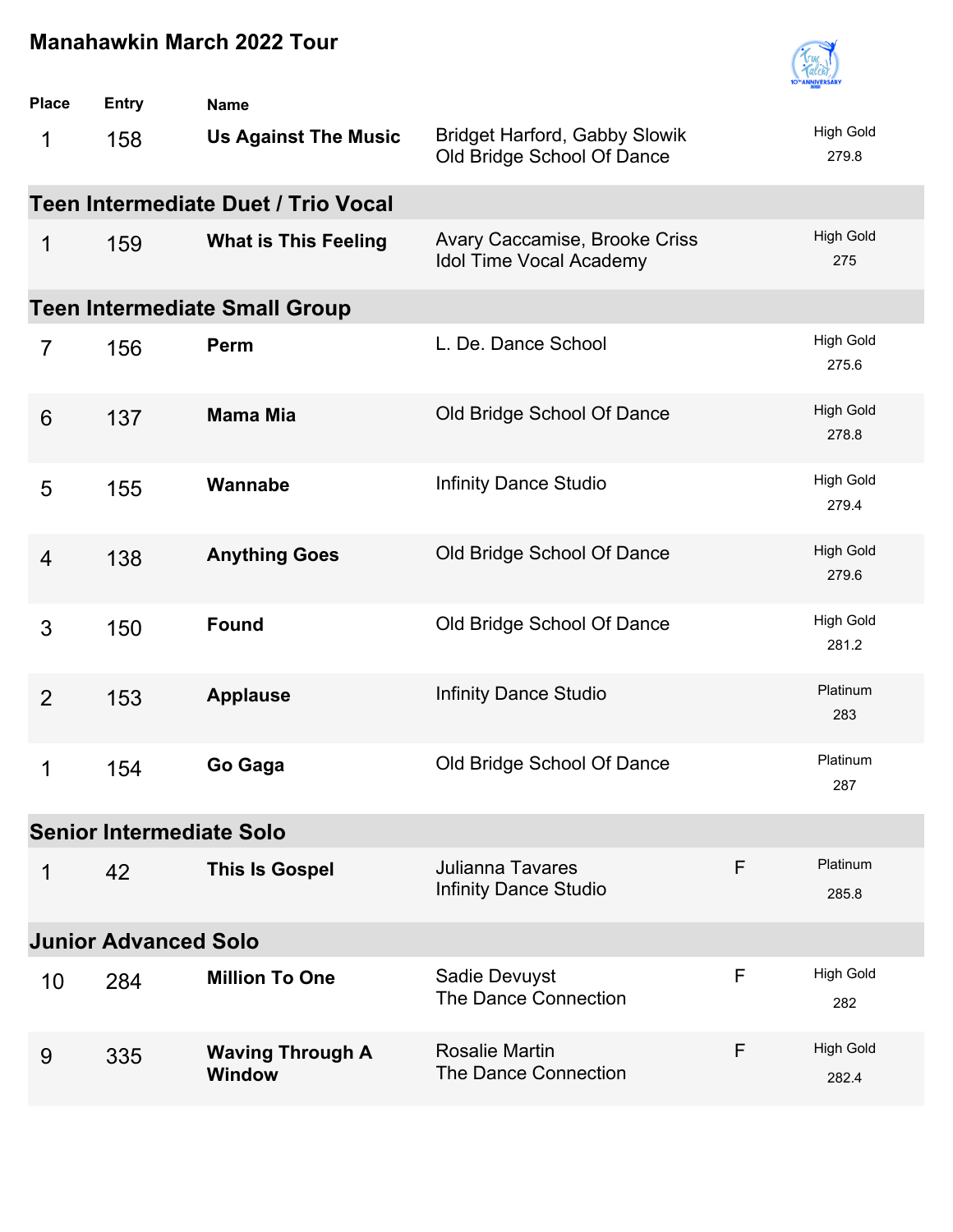

| <b>Place</b>   | <b>Entry</b> | <b>Name</b>                             |                                                                        |              |                           |
|----------------|--------------|-----------------------------------------|------------------------------------------------------------------------|--------------|---------------------------|
| 8              | 283          | I Guess I'm In Love                     | Stella Sylvia<br>The Dance Connection                                  | $\mathsf{F}$ | <b>High Gold</b><br>282.4 |
| $\overline{7}$ | 289          | <b>Mama Yo</b>                          | Alexa Pady<br><b>Empire Of The Performing Arts</b>                     | F            | Platinum<br>283.2         |
| 6              | 338          | Let It All Go                           | Ella Mcmenamin<br>The Dance Connection                                 | F            | Platinum<br>283.4         |
| 6              | 292          | <b>What A Wonderful</b><br>World        | Ellie Orlando<br><b>Empire Of The Performing Arts</b>                  | F            | Platinum<br>283.4         |
| 5              | 293          | The Sun Is Rising                       | <b>Aubrey Coffey</b><br><b>Empire Of The Performing Arts</b>           | $\mathsf{F}$ | Platinum<br>283.4         |
| $\overline{4}$ | 286          | <b>Check Up On It</b>                   | <b>Olivia Shaffer</b><br>Avenue To Broadway                            | F            | Platinum<br>284           |
| 3              | 337          | <b>Take Over</b>                        | Claire O'donnell<br>The Dance Connection                               | F            | Platinum<br>284.6         |
| $\overline{2}$ | 282          | <b>Once Upon A Dream</b>                | Julie Sun<br><b>Empire Of The Performing Arts</b>                      | F            | Platinum<br>285           |
| 1              | 288          | <b>Americano</b>                        | <b>Emily Francese</b><br><b>Empire Of The Performing Arts</b>          | F            | Platinum<br>286           |
|                |              | <b>Junior Advanced Solo Vocal</b>       |                                                                        |              |                           |
| 1              | 295          | <b>Good Morning</b><br><b>Baltimore</b> | Danaca Daddio<br><b>Idol Time Vocal Academy</b>                        | F            | Platinum<br>284.8         |
|                |              | <b>Junior Advanced Duet / Trio</b>      |                                                                        |              |                           |
| 6              | 302          | <b>The Other Side</b>                   | Kaylee Bart, Monet' Wilkerson<br>The Dance Connection                  |              | <b>High Gold</b><br>280.2 |
| 5              | 301          | <b>Plus One</b>                         | Charly Murtha, Reagan Wojno<br>The Dance Connection                    |              | <b>High Gold</b><br>282.4 |
| 4              | 347          | <b>Beautiful Thing</b>                  | Ellie Orlando, Daniela Roberto<br><b>Empire Of The Performing Arts</b> |              | <b>High Gold</b><br>282.8 |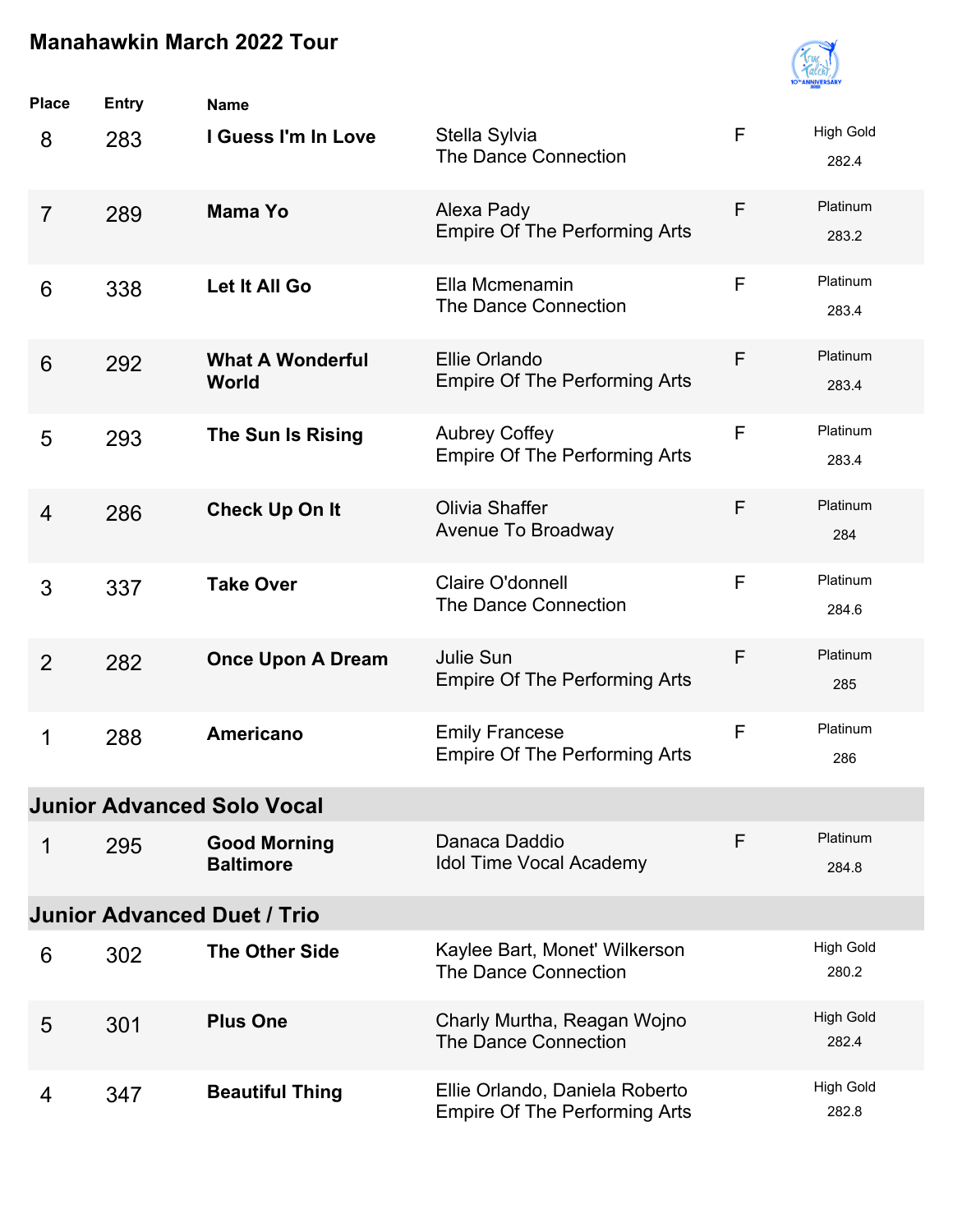

| <b>Place</b>   | Entry | <b>Name</b>                              |                                                                                      |                           |
|----------------|-------|------------------------------------------|--------------------------------------------------------------------------------------|---------------------------|
| 3              | 307   | <b>Heal</b>                              | Ella Mcmenamin, Layla Palladino,<br>Alaina Schafer<br>The Dance Connection           | Platinum<br>283           |
| $\overline{2}$ | 299   | <b>Sisters</b>                           | Jasmine Mcdonough, Morgan<br>Mcdonough<br>The Dance Connection                       | Platinum<br>283.2         |
| 1              | 300   | <b>Work Me Down</b>                      | Aubrey Coffey, Emily Francese,<br>Alexa Pady<br><b>Empire Of The Performing Arts</b> | Platinum<br>284.8         |
|                |       | <b>Junior Advanced Duet / Trio Vocal</b> |                                                                                      |                           |
| 1              | 14    | <b>End of the Line</b>                   | Danaca Daddio, Kylie Stainton<br><b>Idol Time Vocal Academy</b>                      | Platinum<br>284.6         |
|                |       | <b>Junior Advanced Small Group</b>       |                                                                                      |                           |
| 9              | 313   | <b>Kill Em With Kindness</b>             | Kelly's Dance Loft                                                                   | <b>High Gold</b><br>280.4 |
| 8              | 303   | This Is Me                               | Kelly's Dance Loft                                                                   | <b>High Gold</b><br>280.6 |
| $\overline{7}$ | 305   | <b>Neutron Dance</b>                     | Kelly's Dance Loft                                                                   | <b>High Gold</b><br>281.2 |
| 6              | 287   | <b>Spell Block Tango</b>                 | Kelly's Dance Loft                                                                   | <b>High Gold</b><br>282.6 |
| 5              | 339   | <b>Party Time</b>                        | <b>Empire Of The Performing Arts</b>                                                 | <b>High Gold</b><br>282.6 |
| 4              | 312   | <b>Speechless</b>                        | <b>Empire Of The Performing Arts</b>                                                 | Platinum<br>283.4         |
| 3              | 285   | <b>Wishing Well</b>                      | <b>Empire Of The Performing Arts</b>                                                 | Platinum<br>283.6         |
| $\overline{2}$ | 296   | <b>Bad Dream</b>                         | <b>Empire Of The Performing Arts</b>                                                 | Platinum<br>284.8         |
| 1              | 304   | <b>How Do I Look</b>                     | <b>Empire Of The Performing Arts</b>                                                 | Platinum<br>285.8         |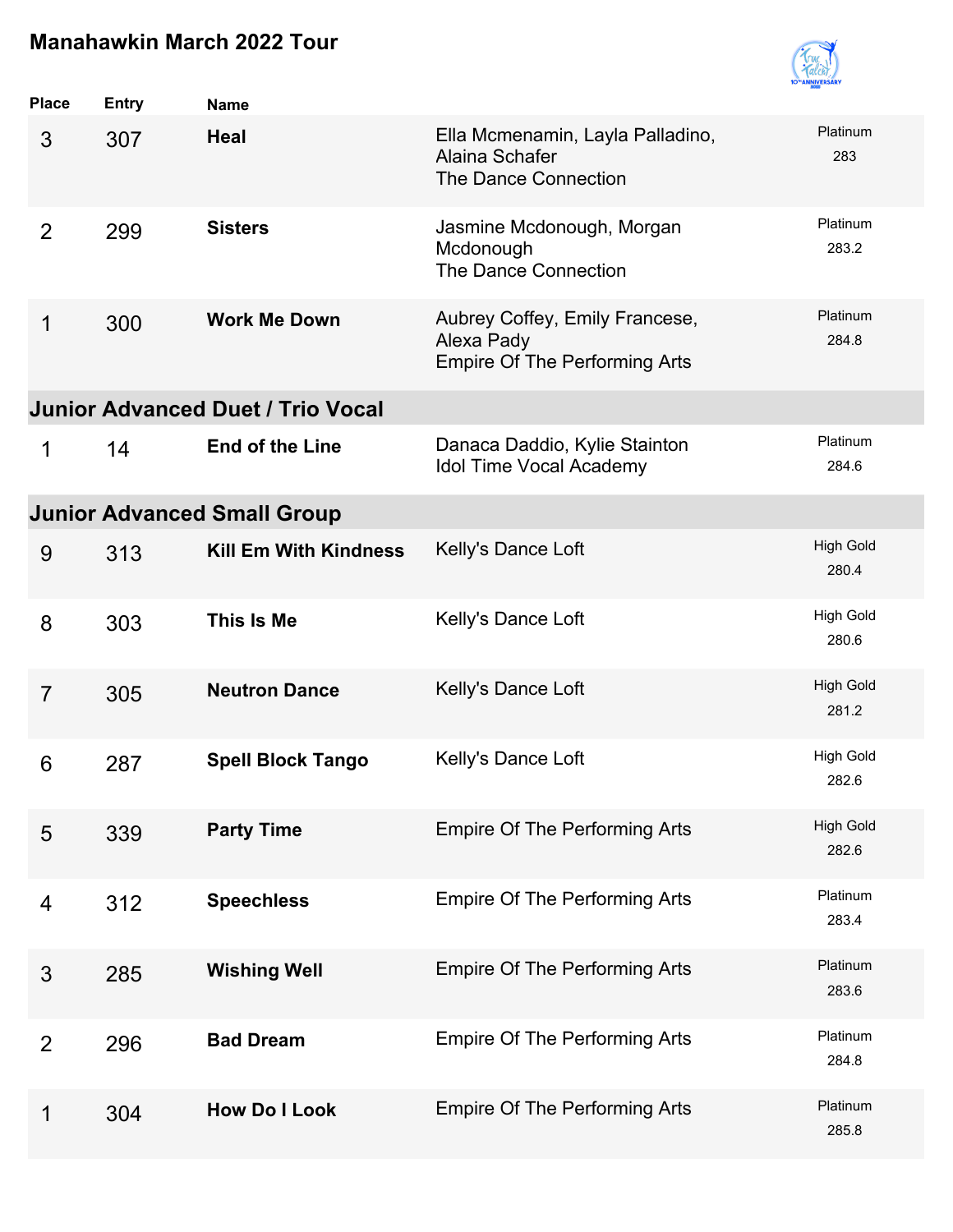

| <b>Place</b>   | <b>Entry</b> | <b>Name</b>                        |                                                                  |                           |
|----------------|--------------|------------------------------------|------------------------------------------------------------------|---------------------------|
|                |              | <b>Junior Advanced Large Group</b> |                                                                  |                           |
| 10             | 78           | <b>Dagmar Waltz</b>                | The Dance Connection                                             | <b>High Gold</b><br>280   |
| 9              | 121          | <b>Believer</b>                    | The Dance Connection                                             | <b>High Gold</b><br>282.2 |
| 8              | 129          | Wonder                             | The Dance Connection                                             | Platinum<br>283           |
| $\overline{7}$ | 86           | <b>Space Jam</b>                   | The Dance Connection                                             | Platinum<br>283.2         |
| 6              | 88           | <b>Banji</b>                       | The Dance Connection                                             | Platinum<br>283.6         |
| 5              | 133          | It's OK Not To Be OK               | The Dance Connection                                             | Platinum<br>283.6         |
| 4              | 134          | We're In The Money                 | The Dance Connection                                             | Platinum<br>284.8         |
| 3              | 77           | Libertango                         | The Dance Connection                                             | Platinum<br>285.2         |
| $\overline{2}$ | 122          | <b>Lean On Me</b>                  | The Dance Connection                                             | Platinum<br>285.4         |
| 1              | 128          | <b>Rhythm Of The Night</b>         | The Dance Connection                                             | Platinum<br>286.8         |
|                |              | <b>Junior Advanced Production</b>  |                                                                  |                           |
| 3              | 277          | <b>The Circus</b>                  | <b>Evolution Dance And Performing</b><br><b>Arts Academy LLC</b> | <b>High Gold</b><br>278.1 |
| $\overline{2}$ | 275          | <b>Raising Strong Women</b>        | Kelly's Dance Loft                                               | Platinum<br>283           |
| 1              | 278          | <b>Teen Beach</b>                  | <b>Empire Of The Performing Arts</b>                             | Platinum<br>288.2         |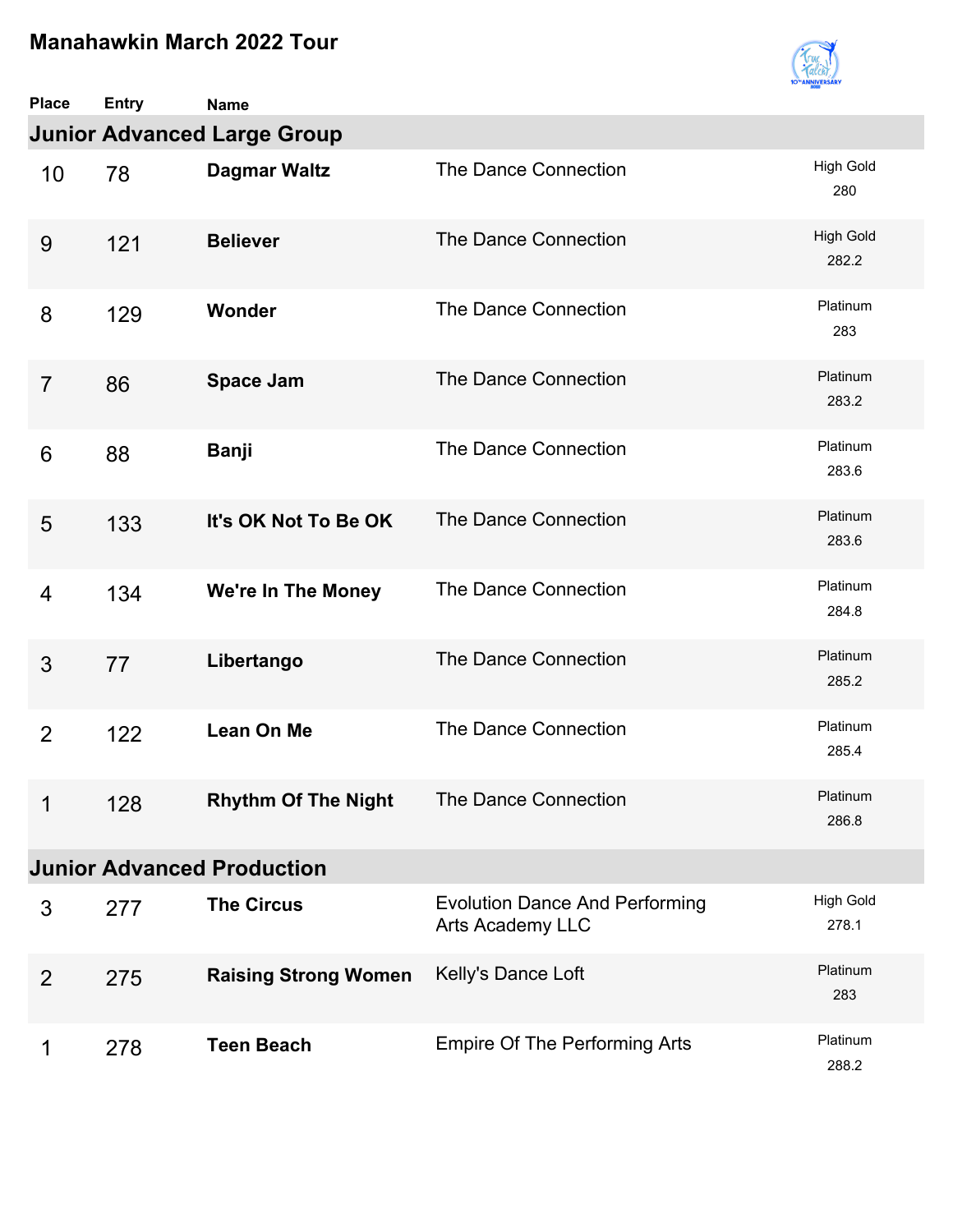

| <b>Place</b>   | <b>Entry</b>              | <b>Name</b>                     |                                                                                      |   |                           |
|----------------|---------------------------|---------------------------------|--------------------------------------------------------------------------------------|---|---------------------------|
|                | <b>Teen Advanced Solo</b> |                                 |                                                                                      |   |                           |
| 10             | 251                       | <b>Fuego</b>                    | Danica Mcguire<br><b>Empire Of The Performing Arts</b>                               | F | Platinum<br>285.8         |
| 9              | 243                       | <b>The Breakup Letter</b>       | <b>Kristin Plumaker</b><br>Kelly's Dance Loft                                        | F | Platinum<br>285.8         |
| 8              | 210                       | <b>Look What I Found</b>        | Morgan Tarnowski<br><b>Evolution Dance And Performing</b><br><b>Arts Academy LLC</b> | F | Platinum<br>286           |
| $\overline{7}$ | 199                       | <b>The Bird</b>                 | <b>Phaedra Dovas</b><br><b>The Dance Connection</b>                                  | F | Platinum<br>286.4         |
| 6              | 241                       | <b>Jazz Man</b>                 | Sophia Trusty<br><b>Empire Of The Performing Arts</b>                                | F | Platinum<br>286.8         |
| 5              | 179                       | <b>Work</b>                     | Carly Lam<br>The Dance Connection                                                    | F | Platinum<br>286.8         |
| $\overline{4}$ | 238                       | <b>Pulled</b>                   | Alyssa Imperatore<br>Dance Incorporated                                              | F | Platinum<br>287.4         |
| 3              | 194                       | If I Die Young                  | <b>Emily Mandelbaum</b><br>Kelly's Dance Loft                                        | F | Platinum<br>288.2         |
| $\overline{2}$ | 180                       | <b>Missy Elliot Remix</b>       | Meadow Sollami<br><b>Evolution Dance And Performing</b><br><b>Arts Academy LLC</b>   | F | Platinum<br>288.6         |
| 1              | 246                       | <b>Here In This Hole</b>        | <b>Jillian Garcia</b><br><b>Empire Of The Performing Arts</b>                        | F | Platinum<br>289.2         |
|                |                           | <b>Teen Advanced Solo Vocal</b> |                                                                                      |   |                           |
| 2              | 247                       | <b>Heart of Stone</b>           | Kylie Stainton<br><b>Idol Time Vocal Academy</b>                                     | F | <b>High Gold</b><br>282.2 |
| 1              | 226                       | <b>Glitter in the Air</b>       | Giavana Scott<br><b>Idol Time Vocal Academy</b>                                      | F | Platinum<br>284.8         |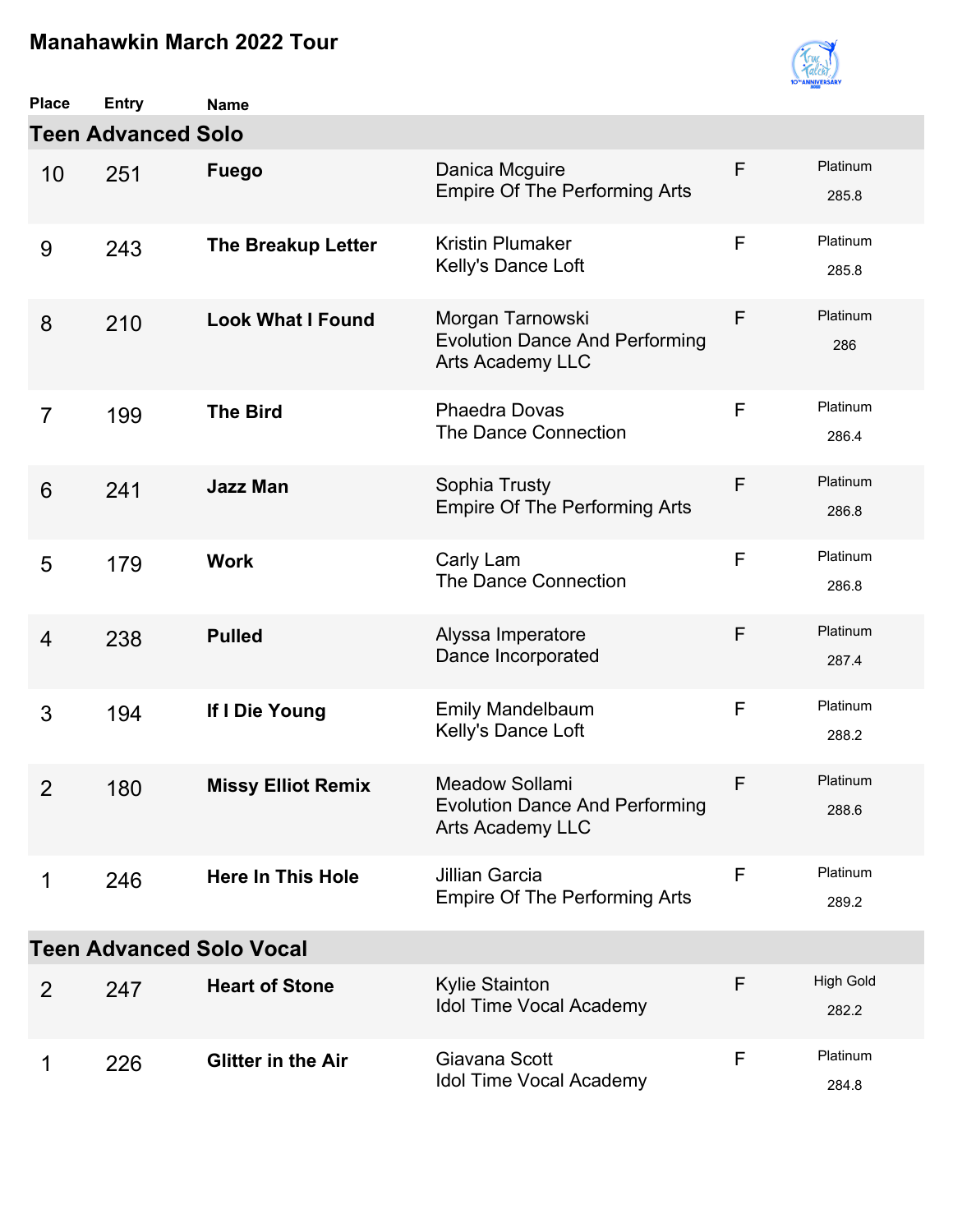

| <b>Place</b>   | <b>Entry</b>   | <b>Name</b>                                |                                                                                                                         |                   |
|----------------|----------------|--------------------------------------------|-------------------------------------------------------------------------------------------------------------------------|-------------------|
|                |                | <b>Teen Advanced Duet / Trio</b>           |                                                                                                                         |                   |
| 10             | $\overline{4}$ | <b>The Sisters</b>                         | Olivia Badrick, McKenzie<br>Winnerling<br>Kelly's Dance Loft                                                            | Platinum<br>285.2 |
| 9              | 27             | <b>Carry You</b>                           | Sophia Bodak, Kayla Scialabba<br>Old Bridge School Of Dance                                                             | Platinum<br>285.2 |
| 8              | 35             | I Can't Do It Alone                        | Phaedra Dovas, Leah Fisher<br>The Dance Connection                                                                      | Platinum<br>285.4 |
| $\overline{7}$ | 16             | <b>Foolish Games</b>                       | Olivia Badrick, Ava Dorworth<br>Kelly's Dance Loft                                                                      | Platinum<br>286.8 |
| 6              | 17             | <b>What They'll Say About</b><br><b>Us</b> | Addison Denafo, Madison Sylvia<br>The Dance Connection                                                                  | Platinum<br>287.4 |
| 5              | 8              | <b>Invasion</b>                            | Princess Lewis, Meadow Sollami,<br>Morgan Tarnowski<br><b>Evolution Dance And Performing</b><br><b>Arts Academy LLC</b> | Platinum<br>287.6 |
| $\overline{4}$ | 34             | <b>Flight</b>                              | Caitlyn Redondo, Sophia Trusty<br><b>Empire Of The Performing Arts</b>                                                  | Platinum<br>288   |
| 3              | 12             | This Is A Man's World                      | Ava Dorworth, Emily Mandelbaum,<br><b>Kristin Plumaker</b><br>Kelly's Dance Loft                                        | Platinum<br>288.4 |
| 2              | 26             | <b>Dear Friend</b>                         | Chloe Camacho, Jillian Garcia<br><b>Empire Of The Performing Arts</b>                                                   | Platinum<br>288.6 |
| 1              | 28             | <b>Were You Even Here</b>                  | Isabella Castells, Cecelia<br>Cunanan, Mikayla Tucker<br>Dance Incorporated                                             | Platinum<br>289.8 |
|                |                | <b>Teen Advanced Duet / Trio Vocal</b>     |                                                                                                                         |                   |
| 2              | 23             | <b>For Good</b>                            | Danaca Daddio, Giavana Scott<br><b>Idol Time Vocal Academy</b>                                                          | Platinum<br>283   |
| 1              | 41             | <b>Safe and Sound</b>                      | Avary Caccamise, Hailey Casella,<br>Giavana Scott<br><b>Idol Time Vocal Academy</b>                                     | Platinum<br>284.2 |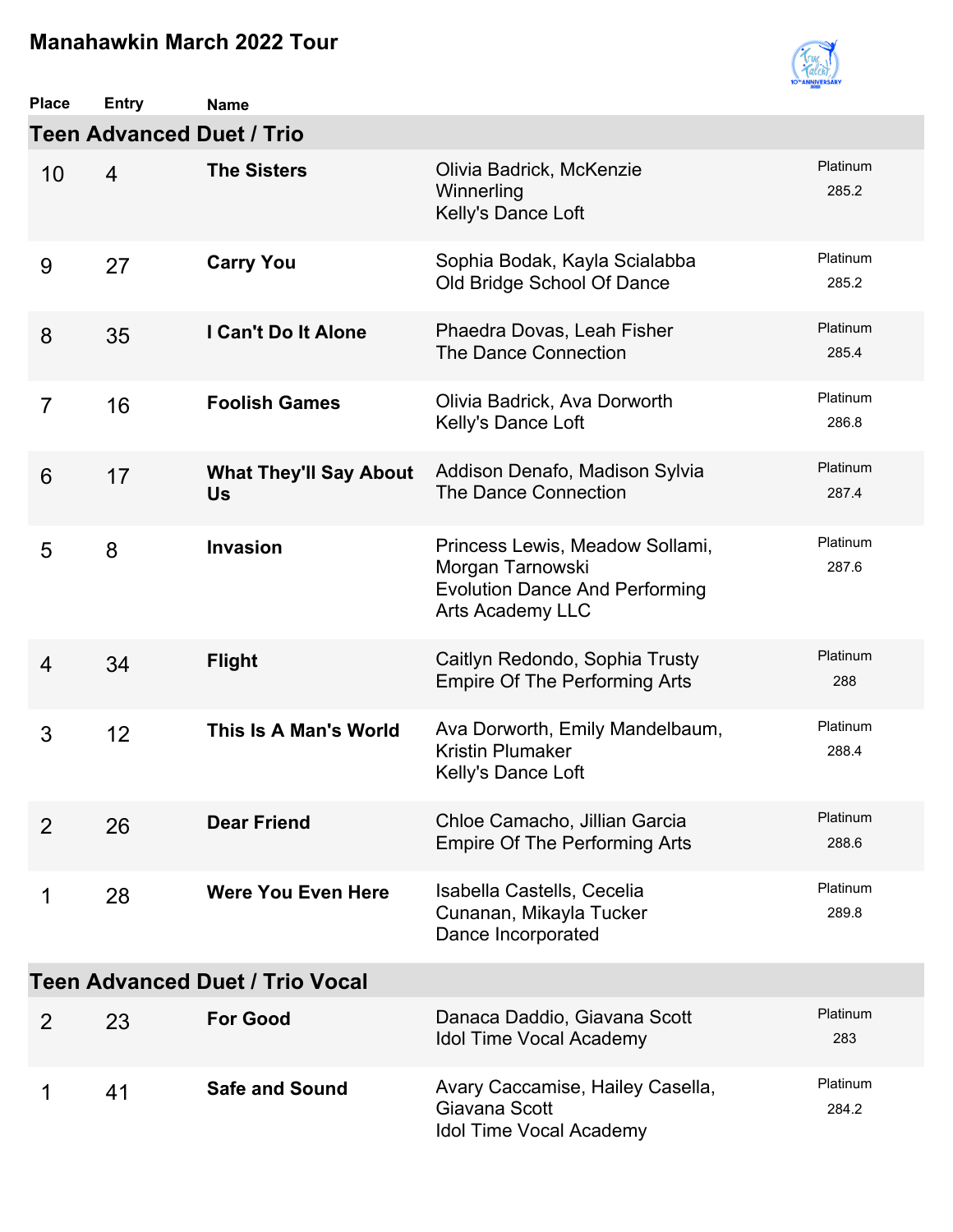

| <b>Place</b>    | <b>Entry</b>                     | <b>Name</b>                            |                                      |                           |  |  |  |  |
|-----------------|----------------------------------|----------------------------------------|--------------------------------------|---------------------------|--|--|--|--|
|                 | <b>Teen Advanced Small Group</b> |                                        |                                      |                           |  |  |  |  |
| 10              | 341                              | <b>Sweet Dreams</b>                    | Old Bridge School Of Dance           | Platinum<br>283.8         |  |  |  |  |
| 9               | 333                              | <b>Sing</b>                            | Old Bridge School Of Dance           | Platinum<br>284           |  |  |  |  |
| 8               | 324                              | <b>You're Not Home</b>                 | Dance Incorporated                   | Platinum<br>284.2         |  |  |  |  |
| $\overline{7}$  | 315                              | <b>Ruby Blue</b>                       | Avenue To Broadway                   | Platinum<br>284.4         |  |  |  |  |
| $6\phantom{1}6$ | 328                              | <b>Werk It</b>                         | <b>Empire Of The Performing Arts</b> | Platinum<br>284.4         |  |  |  |  |
| 5               | 309                              | <b>Mad Hatter</b>                      | Old Bridge School Of Dance           | Platinum<br>285.4         |  |  |  |  |
| 4               | 342                              | <b>Allegretto</b>                      | <b>Empire Of The Performing Arts</b> | Platinum<br>285.4         |  |  |  |  |
| 3               | 323                              | <b>Feel Good</b>                       | <b>Empire Of The Performing Arts</b> | Platinum<br>285.8         |  |  |  |  |
| $\overline{2}$  | 332                              | <b>Awoo</b>                            | <b>Empire Of The Performing Arts</b> | Platinum<br>285.8         |  |  |  |  |
| $\overline{2}$  | 318                              | Let The Rain                           | <b>Empire Of The Performing Arts</b> | Platinum<br>285.8         |  |  |  |  |
| 1               | 310                              | Le Jazz Hot                            | <b>Empire Of The Performing Arts</b> | Platinum<br>288.2         |  |  |  |  |
|                 |                                  | <b>Teen Advanced Small Group Vocal</b> |                                      |                           |  |  |  |  |
| 3               | 132                              | <b>Cross The Line</b>                  | Idol Time Vocal Academy              | <b>High Gold</b><br>278.6 |  |  |  |  |
| $\overline{2}$  | 123                              | <b>Omg You Guys</b>                    | Idol Time Vocal Academy              | <b>High Gold</b><br>281.6 |  |  |  |  |
| 1               | 127                              | <b>A New World</b>                     | Idol Time Vocal Academy              | Platinum<br>284.2         |  |  |  |  |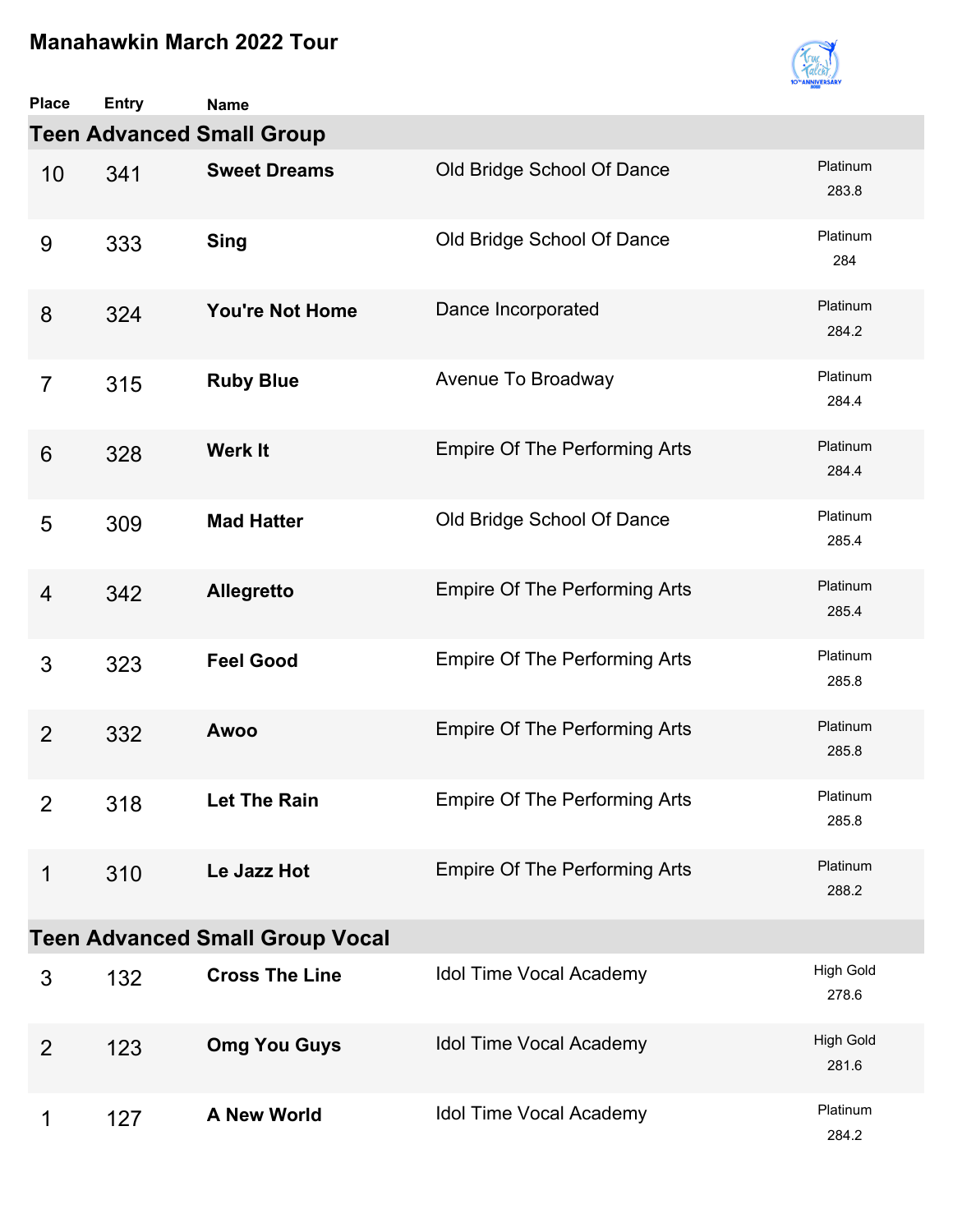

| <b>Place</b>                    | <b>Entry</b>                     | <b>Name</b>                                 |                                            |   |                         |  |  |  |
|---------------------------------|----------------------------------|---------------------------------------------|--------------------------------------------|---|-------------------------|--|--|--|
|                                 | <b>Teen Advanced Large Group</b> |                                             |                                            |   |                         |  |  |  |
| 10                              | 319                              | <b>Friday</b>                               | The Dance Connection                       |   | Platinum<br>283.8       |  |  |  |
| 9                               | 320                              | <b>Trampoline T</b>                         | Kelly's Dance Loft                         |   | Platinum<br>284         |  |  |  |
| 8                               | 327                              | <b>Sins</b>                                 | The Dance Connection                       |   | Platinum<br>284.2       |  |  |  |
| $\overline{7}$                  | 298                              | <b>Air De Ballet</b>                        | The Dance Connection                       |   | Platinum<br>284.2       |  |  |  |
| $6\phantom{1}6$                 | 345                              | <b>Purple Hat Cheetah</b><br><b>Print T</b> | Kelly's Dance Loft                         |   | Platinum<br>284.2       |  |  |  |
| 5                               | 291                              | Pray T                                      | Kelly's Dance Loft                         |   | Platinum<br>284.4       |  |  |  |
| 4                               | 322                              | <b>My Shot</b>                              | Avenue To Broadway                         |   | Platinum<br>285         |  |  |  |
| 3                               | 321                              | <b>Salute</b>                               | Old Bridge School Of Dance                 |   | Platinum<br>285.2       |  |  |  |
| $\overline{2}$                  | 306                              | My Way                                      | The Dance Connection                       |   | Platinum<br>285.4       |  |  |  |
| 1                               | 290                              | <b>Run Boy Run</b>                          | Dance Incorporated                         |   | Platinum<br>286.4       |  |  |  |
| <b>Teen Advanced Production</b> |                                  |                                             |                                            |   |                         |  |  |  |
| 2                               | 281                              | <b>High School Musical</b>                  | Old Bridge School Of Dance                 |   | Platinum<br>283.6       |  |  |  |
| 1                               | 280                              | <b>Gimme a Beat</b>                         | The Dance Connection                       |   | Platinum<br>286.6       |  |  |  |
| <b>Senior Advanced Solo</b>     |                                  |                                             |                                            |   |                         |  |  |  |
| 10                              | 45                               | <b>Fall In Line</b>                         | <b>Katie Moles</b><br>The Dance Connection | F | <b>High Gold</b><br>282 |  |  |  |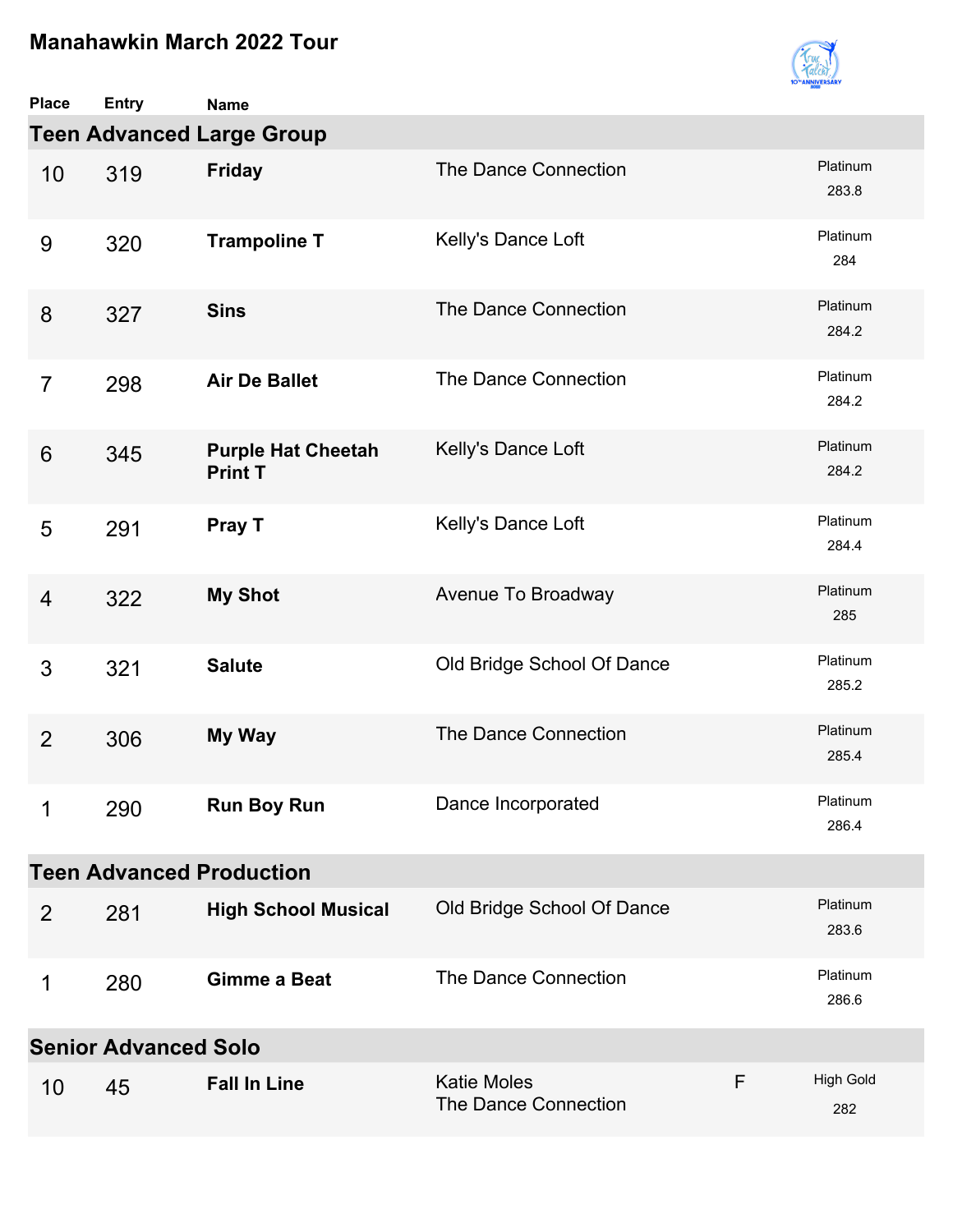

| <b>Place</b>                       | <b>Entry</b> | <b>Name</b>            |                                                                                                             |   |                           |  |
|------------------------------------|--------------|------------------------|-------------------------------------------------------------------------------------------------------------|---|---------------------------|--|
| 9                                  | 52           | <b>Work Song</b>       | Emma Horowitz<br>Avenue To Broadway                                                                         | F | Platinum<br>285           |  |
| 8                                  | 55           | <b>Dangerous</b>       | Dominique Lombardo<br><b>The Dance Connection</b>                                                           | F | Platinum<br>285           |  |
| $\overline{7}$                     | 71           | <b>Cloudy Day</b>      | <b>Princess Lewis</b><br><b>Evolution Dance And Performing</b><br><b>Arts Academy LLC</b>                   | F | Platinum<br>285.2         |  |
| $6\phantom{1}6$                    | 75           | <b>Money</b>           | Nicole Boyd<br>The Dance Connection                                                                         | F | Platinum<br>285.6         |  |
| 5                                  | 70           | <b>Come Together</b>   | Kayla Scialabba<br>Old Bridge School Of Dance                                                               | F | Platinum<br>285.6         |  |
| 4                                  | 46           | <b>God Speed</b>       | Grace Mcfadden<br>The Dance Connection                                                                      | F | Platinum<br>285.8         |  |
| 3                                  | 65           | <b>My Wish</b>         | Danielle Black<br>Old Bridge School Of Dance                                                                | F | Platinum<br>286.8         |  |
| $\overline{2}$                     | 67           | Amen                   | <b>Isabella Castells</b><br>Dance Incorporated                                                              | F | Platinum<br>288.2         |  |
| 1                                  | 53           | <b>Finding Hope</b>    | <b>Isabella Tambone</b><br><b>Empire Of The Performing Arts</b>                                             | F | Platinum<br>289.4         |  |
| <b>Senior Advanced Duet / Trio</b> |              |                        |                                                                                                             |   |                           |  |
| 2                                  | 73           | <b>Dark Reflection</b> | Alanna Caporrimo-Bisbal, Paige<br>Foltz<br><b>Evolution Dance And Performing</b><br><b>Arts Academy LLC</b> |   | <b>High Gold</b><br>280.2 |  |
| 1                                  | 72           | <b>Seven Devils</b>    | Emma Anderson, Marianna<br><b>Phillips</b><br>Dance Incorporated                                            |   | <b>High Gold</b><br>280.4 |  |
| <b>Senior Advanced Small Group</b> |              |                        |                                                                                                             |   |                           |  |
| 1                                  | 316          | <b>To Build A Home</b> | Dance Incorporated                                                                                          |   | Platinum<br>283.6         |  |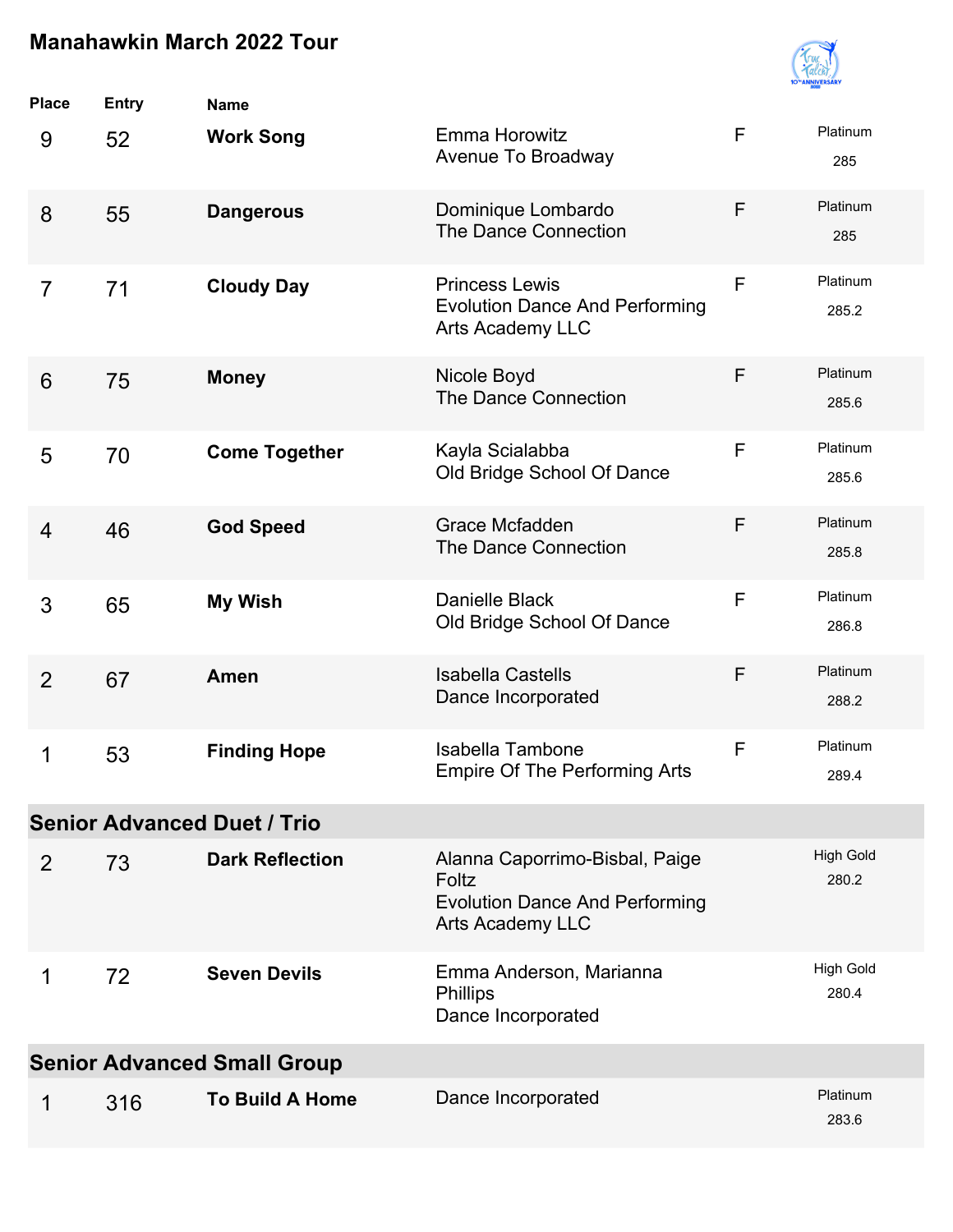

| <b>Place</b>               | <b>Entry</b>      | <b>Name</b>               |                                                               |   |                   |  |  |
|----------------------------|-------------------|---------------------------|---------------------------------------------------------------|---|-------------------|--|--|
|                            | age Advanced Solo |                           |                                                               |   |                   |  |  |
| 10                         | 217               | In This Shirt             | Alyssa Imperatore<br>Dance Incorporated                       | F | Platinum<br>283.2 |  |  |
| 9                          | 218               | <b>Love Lockdown</b>      | Mikayla Tucker<br>Dance Incorporated                          | F | Platinum<br>283.2 |  |  |
| 8                          | 221               | <b>Cellophane</b>         | Sofia Gomez<br>The Dance Connection                           | F | Platinum<br>284.8 |  |  |
| $\overline{7}$             | 225               | The Cry Inside            | Sophia Trusty<br><b>Empire Of The Performing Arts</b>         | F | Platinum<br>285   |  |  |
| 6                          | 164               | <b>My Immortal</b>        | Ava Dorworth<br>Kelly's Dance Loft                            | F | Platinum<br>285.6 |  |  |
| 5                          | 168               | <b>Angel By The Wings</b> | <b>Addison Denafo</b><br>The Dance Connection                 | F | Platinum<br>285.6 |  |  |
| 5                          | 172               | <b>State Lines</b>        | Sophia Bodak<br>Old Bridge School Of Dance                    | F | Platinum<br>285.6 |  |  |
| 4                          | 165               | Green                     | Ashlyn Redondo<br><b>Empire Of The Performing Arts</b>        | F | Platinum<br>286.2 |  |  |
| 3                          | 224               | <b>Autumn Leaves</b>      | Chloe Camacho<br><b>Empire Of The Performing Arts</b>         | F | Platinum<br>286.2 |  |  |
| $\overline{2}$             | 171               | Youth                     | <b>Grace Walunas</b><br>Old Bridge School Of Dance            | F | Platinum<br>288.4 |  |  |
| 1                          | 176               | Anyone                    | <b>Jillian Garcia</b><br><b>Empire Of The Performing Arts</b> | F | Platinum<br>289.2 |  |  |
| <b>Teens Advanced Solo</b> |                   |                           |                                                               |   |                   |  |  |
| 1                          | 242               | Fame                      | Caitlyn Redondo<br><b>Empire Of The Performing Arts</b>       | F | Platinum<br>283.2 |  |  |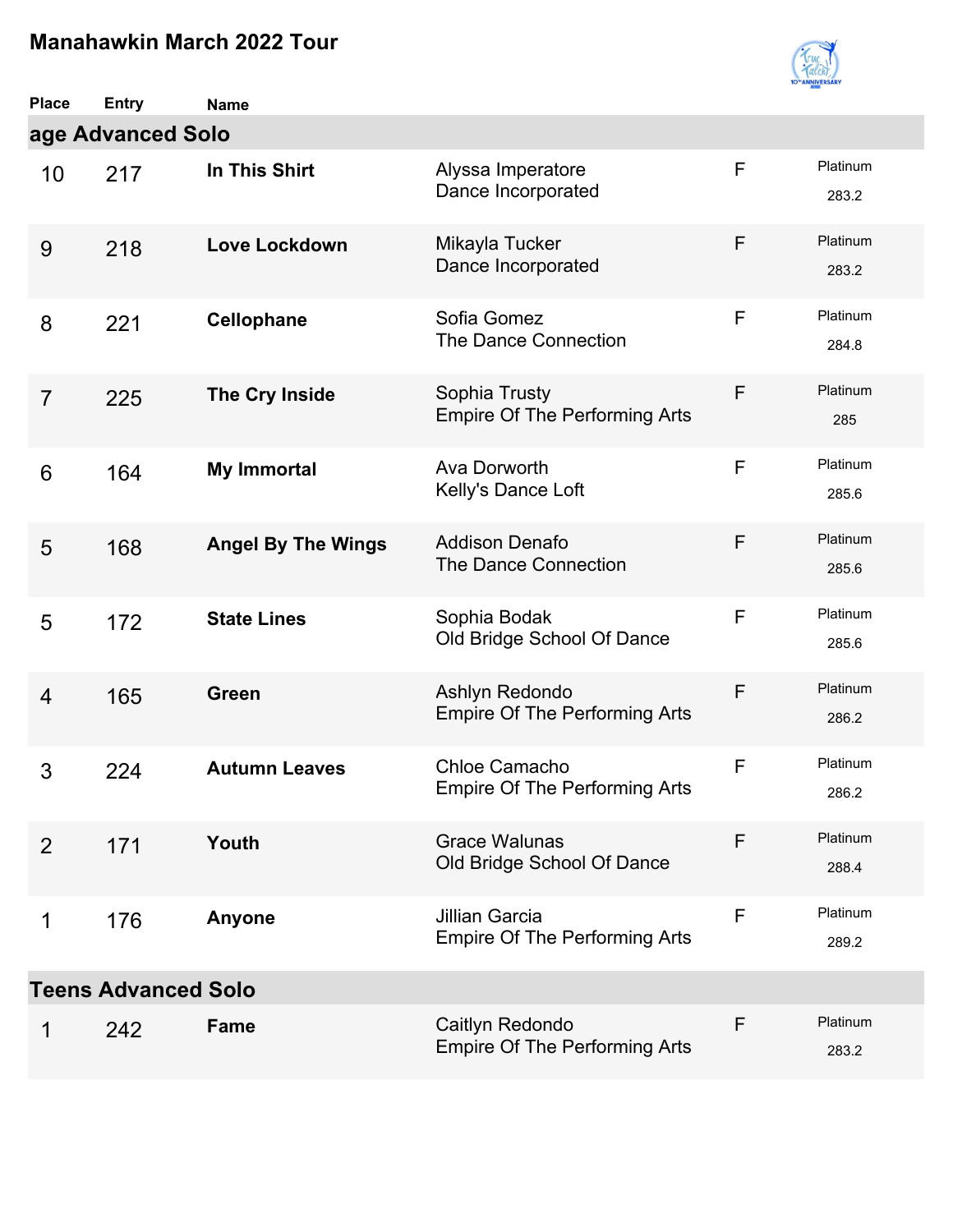

| <b>Place</b>                     | <b>Entry</b>                     | <b>Name</b>                            |                                                                                               |   |                           |  |  |
|----------------------------------|----------------------------------|----------------------------------------|-----------------------------------------------------------------------------------------------|---|---------------------------|--|--|
| <b>Petite Novice Solo</b>        |                                  |                                        |                                                                                               |   |                           |  |  |
| 3                                | 254                              | <b>I Have A Dream</b>                  | Skylar Johnson<br><b>Evolution Dance And Performing</b><br><b>Arts Academy LLC</b>            | F | <b>High Gold</b><br>276.8 |  |  |
| $\overline{2}$                   | 254A                             | <b>My Genetics</b>                     | Nikki DelBueno<br>Kelly's Dance Loft                                                          | F | <b>High Gold</b><br>277.4 |  |  |
| 1                                | 267                              | <b>Rockstar</b>                        | <b>Skylee Martinez</b><br>Old Bridge School Of Dance                                          | F | Platinum<br>283.2         |  |  |
|                                  | <b>Petite Novice Duet / Trio</b> |                                        |                                                                                               |   |                           |  |  |
| $\overline{2}$                   | 274                              | We Like to Move It                     | Amariah Cross, Elina Torres, Liana<br>Vargas<br>L. De. Dance School                           |   | <b>High Gold</b><br>277.7 |  |  |
| 1                                | 265                              | <b>Shake It Up</b>                     | Sophia Fokas, Giovanna Gambino,<br>Juila Wiener<br>Old Bridge School Of Dance                 |   | Platinum<br>283.2         |  |  |
| <b>Petite Novice Small Group</b> |                                  |                                        |                                                                                               |   |                           |  |  |
| 4                                | 258                              | <b>Woman Up</b>                        | Kelly's Dance Loft                                                                            |   | <b>High Gold</b><br>275.4 |  |  |
| 3                                | 269                              | <b>When She Loved Me</b>               | Kelly's Dance Loft                                                                            |   | <b>High Gold</b><br>277.6 |  |  |
| $\overline{2}$                   | 271                              | <b>Hard Knock Life</b>                 | Old Bridge School Of Dance                                                                    |   | <b>High Gold</b><br>277.6 |  |  |
| 1                                | 256                              | Aloha Como Mai                         | <b>Empire Of The Performing Arts</b>                                                          |   | Platinum<br>284           |  |  |
| <b>Junior Novice Duet / Trio</b> |                                  |                                        |                                                                                               |   |                           |  |  |
| $\overline{2}$                   | 270                              | Do You Wanna Build A<br><b>Snowman</b> | Emma Arenth, Emily Demott<br><b>Evolution Dance And Performing</b><br><b>Arts Academy LLC</b> |   | <b>High Gold</b><br>276   |  |  |
| 1                                | 273                              | Yeah                                   | Ava Artificio, Jason Black, Kendall<br>Rosado<br>Old Bridge School Of Dance                   |   | <b>High Gold</b><br>282.6 |  |  |